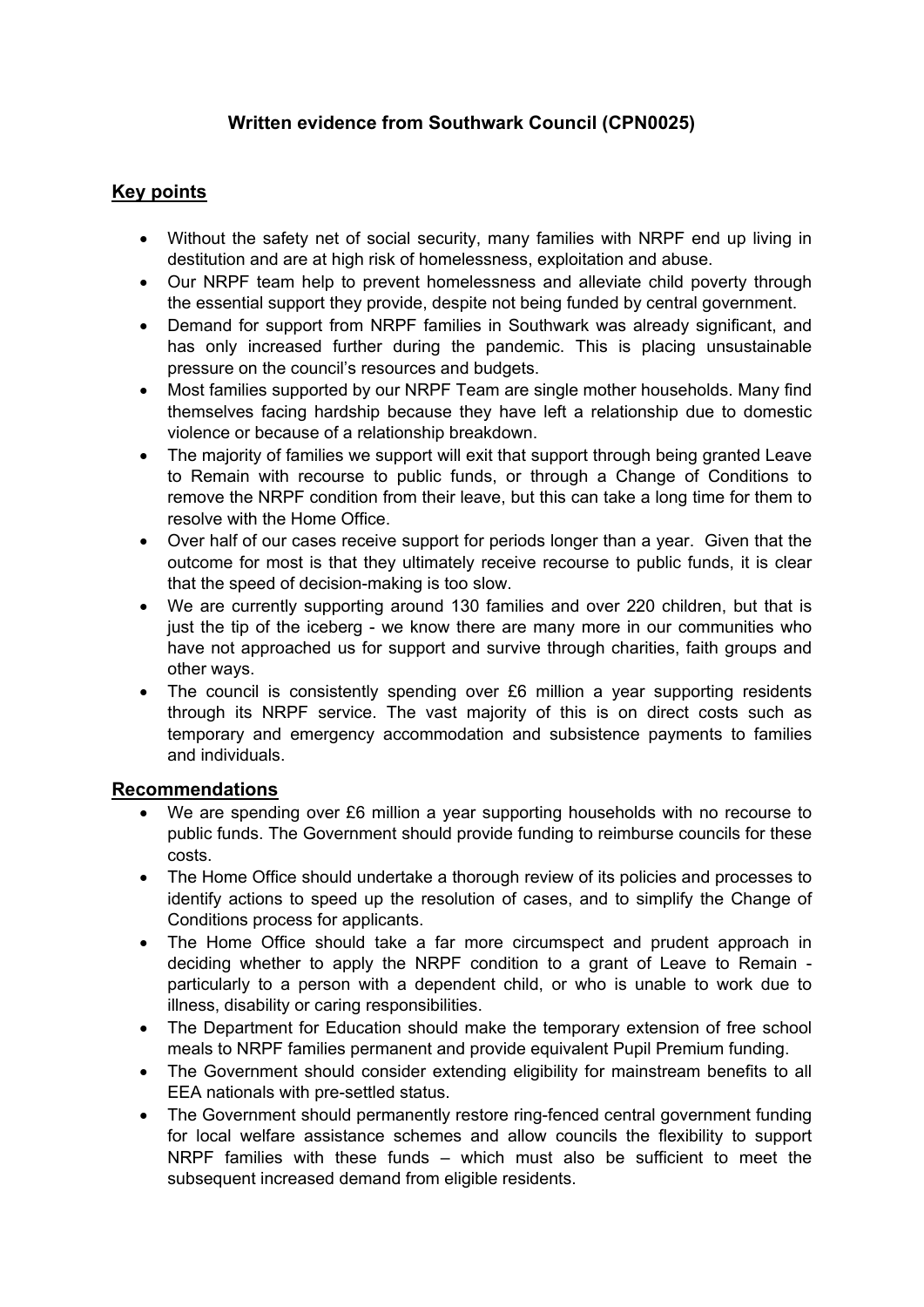# **Southwark profile**

Southwark is a densely populated, diverse and vibrant area situated on the south bank of the River Thames. It is home to over 314,000 people, and a real patchwork of communities, from leafy Dulwich, to bustling Peckham and Camberwell, and the rapidly changing Rotherhithe peninsula. Over 120 languages are spoken across the borough, with 11% of households having no members who speak English as a first language. It is also home to some of the most deprived communities in the country.

## **Poverty and destitution in Southwark**

According to data from the End Child Poverty Coalition, Southwark had the 6<sup>th</sup> highest child poverty rate in the UK in 2019/20, with 43% of children in poverty after housing costs are taken into account. Nine of the 10 local authorities with the highest child poverty rates are London boroughs.

Destitution is defined as lacking two or more basic essentials such as food, clothing, shelter, toiletries, heating and lighting in the last month. Southwark has the 5<sup>th</sup> highest rate of all boroughs in London with 1.19% of Southwark households being destitute.

## **Key data and statistics**

- As of 11 October 2021, the council is providing financial support under Section 17 of the Children's Act to 132 families, with 221 children in total.
- Family sizes vary, ranging from 1 to 4 children.
- The majority of the children we support are pre-school or primary school age, less than a quarter are secondary school age, and only a small number are 16+.
- The vast majority of these families are single-mother families with between 1 and 4 children (110 families or 83%).
- The most common family type is a single-mother with one child (67 out of 132 families or 51%).
- Many of the children in NRPF families that LBS supports were born in the UK or hold British citizenship (we estimate this applies to around 75%).
- We do not collate information on the citizenship status of children we support in NRPF families. However, our NRPF Team estimates that around 75% of children in NRPF households hold British citizenship or were born in the UK.

## **How does the council support families with NRPF?**

Under section 17 of the Children's Act, the council has a duty to support families where children are destitute or are at risk of falling into destitution. The council's NRPF Team sits in the Communities Division and comprises three managers, five social workers, five NRPF assessors and one business support worker. They support families that present to the council or are referred to the team by other services.

The team works closely with colleagues in Housing and Children's Social Care to ensure that a family's immediate needs are met and to safeguard their welfare. When a family presents to the NRPF Team, they will carry out a Child in Need assessment to determine whether they require support from the local authority under Section 17. If it is determined that a child is facing destitution, the family will be provided with financial support and if it is required, with accommodation.

## **Why might these families find themselves destitute / facing destitution?**

The majority of families supported by the NRPF Team are single mother households (83%). Many find themselves facing hardship because they have left a relationship due to domestic violence, or because of a relationship breakdown where they have split with their partner or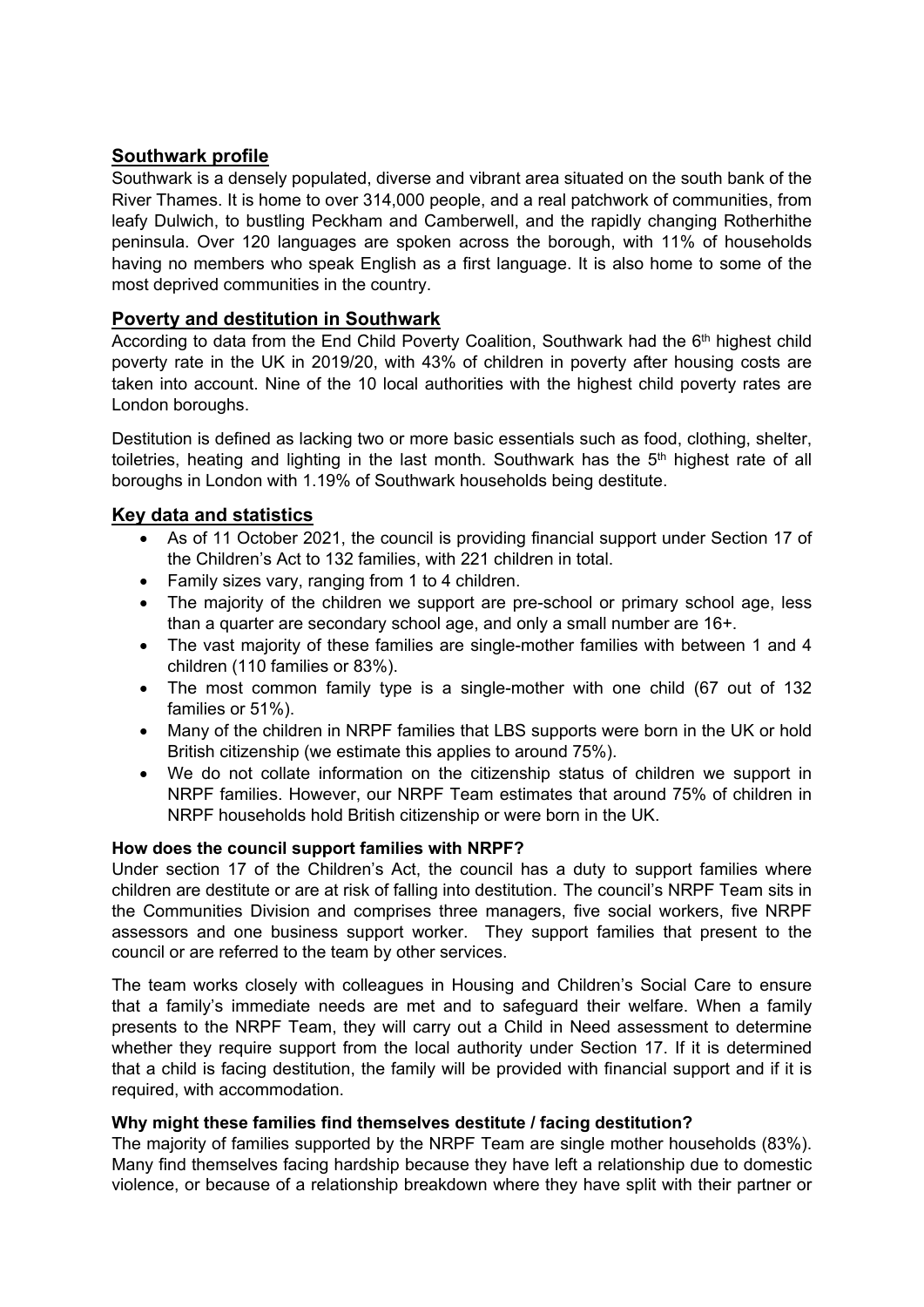fallen out with a parent or sibling. Often, the mother has been left by their partner and they are unable to support themselves. In other circumstances, the child may suffer from an illness or disability, or the family's earnings fall below minimum wage for whatever reason.

### **What financial support do we provide to families?**

When a family is being supported under Section 17 of the Children's Act, we provide subsistence payments of £60 per adult per week and £45 per child per week. Payments are made monthly, unless they require it weekly for budgeting reasons. This does not include other costs that are met by the council directly, such as accommodation and utility costs.

*Example:* a single mother with one child will receive subsistence payments of £455 a month, for two children £650 a month, and three children £845 a month.

The only time we will decline support is if, after undertaking financial checks, we ascertain that the parents have hidden finances, or if it is clear that they earn above minimum wage and they can therefore support the family. If it is an asylum-seeking family, the team will refer them to Migrant Help – the organisation contracted by the Home Office to support asylum seekers.

#### **How big an issue is this in Southwark?**

We are currently supporting around 130 families, but that is just the tip of the iceberg - we know there are many more in our communities who have not approached us for support and survive through charities and in other ways. The experience of the pandemic really shone a light on this, with significant numbers presenting for crisis support who were not previously known to public services.

There is a key issue here of trust in the Home Office and the overall narrative of the hostile environment policy. We believe many do not come forward because they are worried about being detained by the Home Office and returned to their country of origin.

#### **How much is the council spending to support NRPF families?**

The council is consistently spending over £6 million a year supporting residents through its NRPF service. The current budget for this year is £6.4m, which mirrors what we spent in 2020/21, and the total spend to date this year is £3.3m. This does include staffing and administration costs, but the vast majority of spending is on direct costs such as temporary and emergency accommodation and subsistence payments to families and individuals. Accommodation costs alone account for well over half of the budget (£3.64m). Another significant direct cost are care costs associated with supporting vulnerable adults under the Care Act.

## **Accommodation**

#### **Key stats**

We currently have 192 NRPF families in temporary accommodation: 121 are in shared accommodation and 71 are in self-contained accommodation (1, 2 or 3 bed properties).

#### **How do we support NRPF families into accommodation?**

If the NRPF Team determines that a family is in need of accommodation, our Housing Solutions Team will find temporary accommodation for them. For NRPF families, this will usually mean being placed initially in nightly-rated emergency accommodation with one of our providers.

This could be shared accommodation – which is hostel-style accommodation where the kitchen and/or bathroom facilities are shared. Or it could be self-contained accommodation –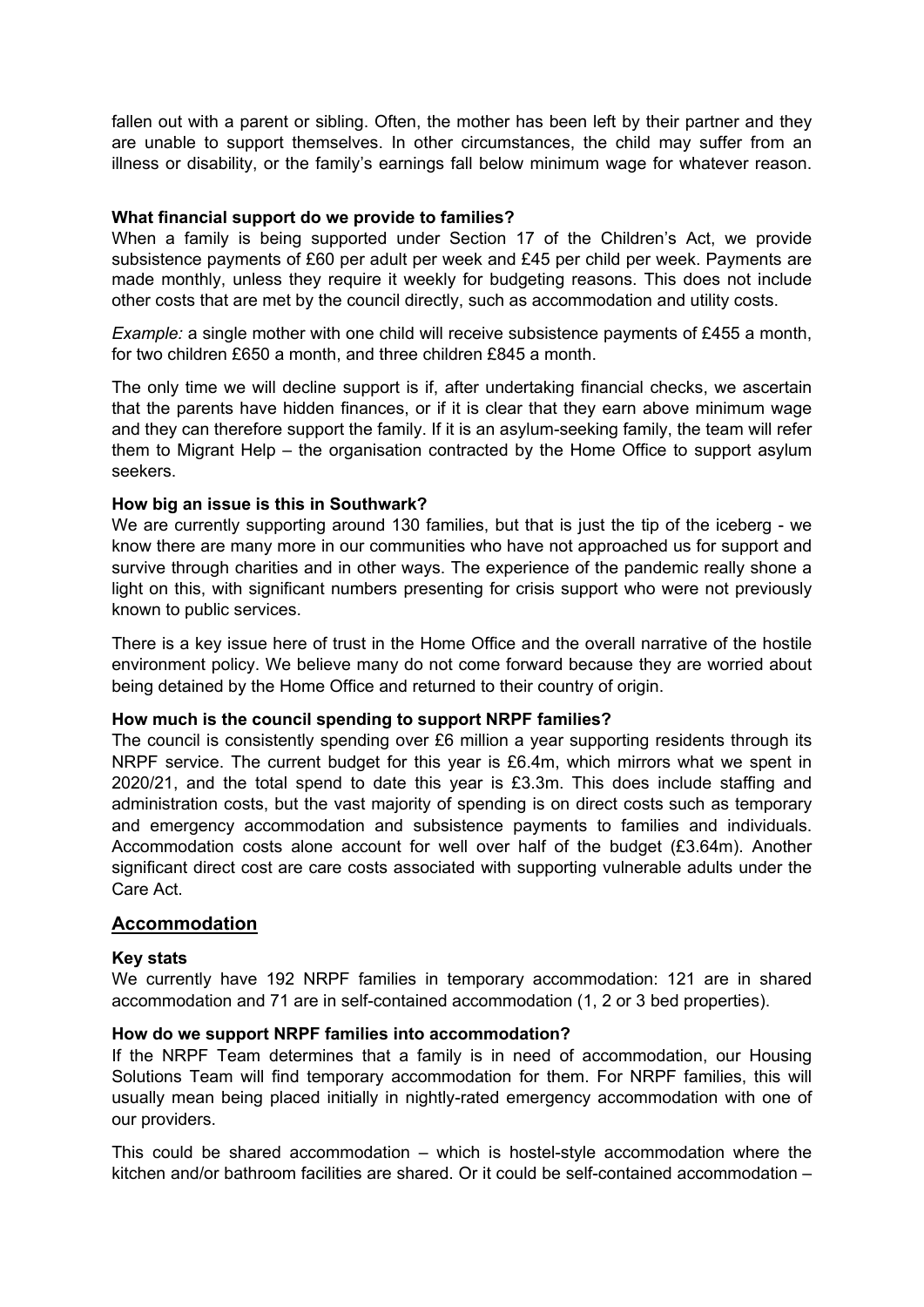generally 1, 2 or 3 bed flats or houses from private temporary accommodation providers. The council will cover all accommodation and utility costs whilst the family is being supported under Section 17.

At this moment in time, there is in effect no temporary accommodation capacity within the borough itself. If a family presents to the council as homeless, we will likely not be able to accommodate them in Southwark, but with providers outside of the borough.

### **What is the quality of this accommodation?**

We work hard to ensure that all the emergency accommodation we use is of a reasonable quality and has adequate facilities. All accommodation of this type should have facilities to cook and store food in fridges.

Southwark is signed up to 'Setting the Standards', which is a London-wide programme used by councils to ensure that nightly-rated accommodation meets a decent level of quality and management standards. Some of our emergency accommodation providers are now signed up to it and we are working to get all of our providers signed up to it.

#### **What happens after a family obtains recourse to public funds?**

After obtaining recourse to public funds, NRPF families will almost always still be considered homeless. At this stage, we will actively look to move families out of nightly-rated emergency accommodation and into more secure temporary accommodation – including within the council's own temporary accommodation stock. Any families that are still in shared accommodation will be moved into self-contained accommodation. The key difference is they will now pay for it themselves through their benefit entitlements.

Families confirmed as homeless and eligible under the Homelessness Reduction Act will remain in temporary accommodation whilst the council explores whether they are able to secure alternative accommodation – mainly private rented properties. If the council and client fail to secure alternative accommodation within 56 days under the 'relief duty' of the act, they will be assessed on whether they are owed the 'main housing duty' to determine if they are eligible to bid for social housing. Those who are owed the 'main housing duty' will be able to bid for social housing. However, there are currently 16,000 households on the waiting list for social housing in Southwark, and we are currently advising clients who are owed the 'main housing duty' that successful bidding for it will likely take 3-5 years, if not longer.

Southwark has the most ambitious council house building programme of any local authority in Britain, with a planned 11,000 new homes by 2043, but there is no denying there is a huge social housing shortage across London in particular.

As a result, many families spend several years in temporary accommodation or choose to move into the private rented sector. Moving into private rented accommodation locally will not be possible for most, because private rents in London are considerably higher than what they receive in housing support through the benefits system. The council has introduced a 'Good Homes Standard' for homeless households living in temporary accommodation – including the council's own stock, which sets out a series of minimum standards that clients can expect from their accommodation.

#### **How does the council support families to exit their situation?**

The majority of families we support will exit that support through being granted Leave to Remain with recourse to public funds, or through a Change of Conditions, which will allow them to access support through the mainstream welfare system.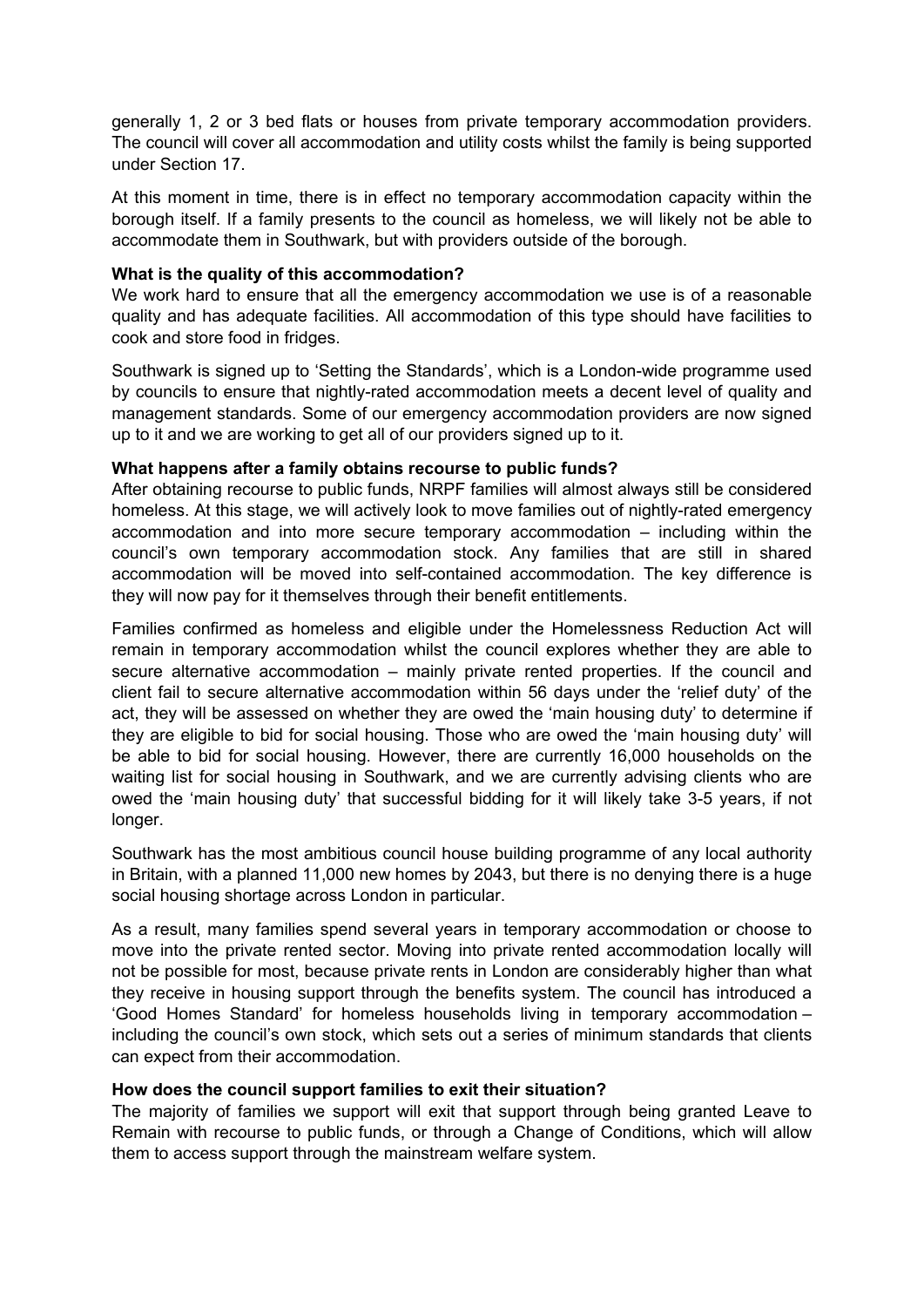Our NRPF team direct clients to the online form so they can make the Change of Conditions application. In almost all cases where we have advised them to put in a Change of Conditions application, it has been successful. The speed of Home Office decision-making for Change of Conditions applications once they are submitted has noticeably improved and is generally within a reasonable time.

However, for clients on a five-year route to settlement, undergoing a Change of Conditions application may result in the Home Office moving them onto the ten-year route to settlement. Moreover, in most cases grants of Leave to Remain must be renewed every 30 months, and the NRPF condition may be-applied with each new application. These elements of the NRPF rules are needlessly punitive and burdensome and can leave families trapped in cycles of destitution that are difficult to escape.

We also refer clients to local providers like the Citizen Advice Bureau, Southwark Law Centre and Migrant Support agencies in London (mainly Southwark, Lewisham, Greenwich, Islington & Hackney) who can provide free legal and immigration support. For more complex cases, or where referrals are not possible, the council may fund an immigration legal solicitor to put in applications on the client's behalf to resolve their legal status in the UK. However, the process of obtaining a grant of Leave to Remain with recourse to public funds can take two years or more, leaving many with this emergency support for long periods of time. Over half of our cases receive support for periods longer than a year

The majority of families our NRPF Team are supporting currently are single-mother families that do not have immigration permission or Leave to Remain. While the Home Office has improved on resolving the cases of those who have been receiving support for long periods of time - the speed of Home Office decision-making here is still too slow.

### **What about Domestic Violence cases?**

Where someone is granted permission to stay in the UK as the partner of a British citizen, but the relationship has broken down due to domestic violence, they may be able to claim public funds and apply to settle in the UK under the Destitution Domestic Violence Concession. The feedback from our NRPF Team is that generally, these decisions are quick, but additional funding is needed for local domestic violence services to support these cases as a bridging gap before they come to the council.

## **Data and relations with the Home Office**

## **How does the council record data on those it supports with NRPF?**

We only keep records on cases that have been accepted for support. We recently improved our data processes and widened the amount of data we record so that we can better respond to Freedom of Information requests.

## **How is the council's working relationship with the Home Office?**

In regards to individual cases, the NRPF team communicates with the Home Office via the NRPF Connect database. The NRPF Team also has meetings with the Home Office roughly every 4-6 weeks, which are mainly centred around information sharing regarding Home Office policies and procedures and flagging up concerns experienced from our clients (such as administrative delays).

The main issue is the slow response, even to quite basic immigration queries through Connect. More significantly, they are slow in making decisions on cases. Over half of our cases receive support for periods longer than a year.

## **How did the council communicate with government departments about support for NRPF families during the pandemic?**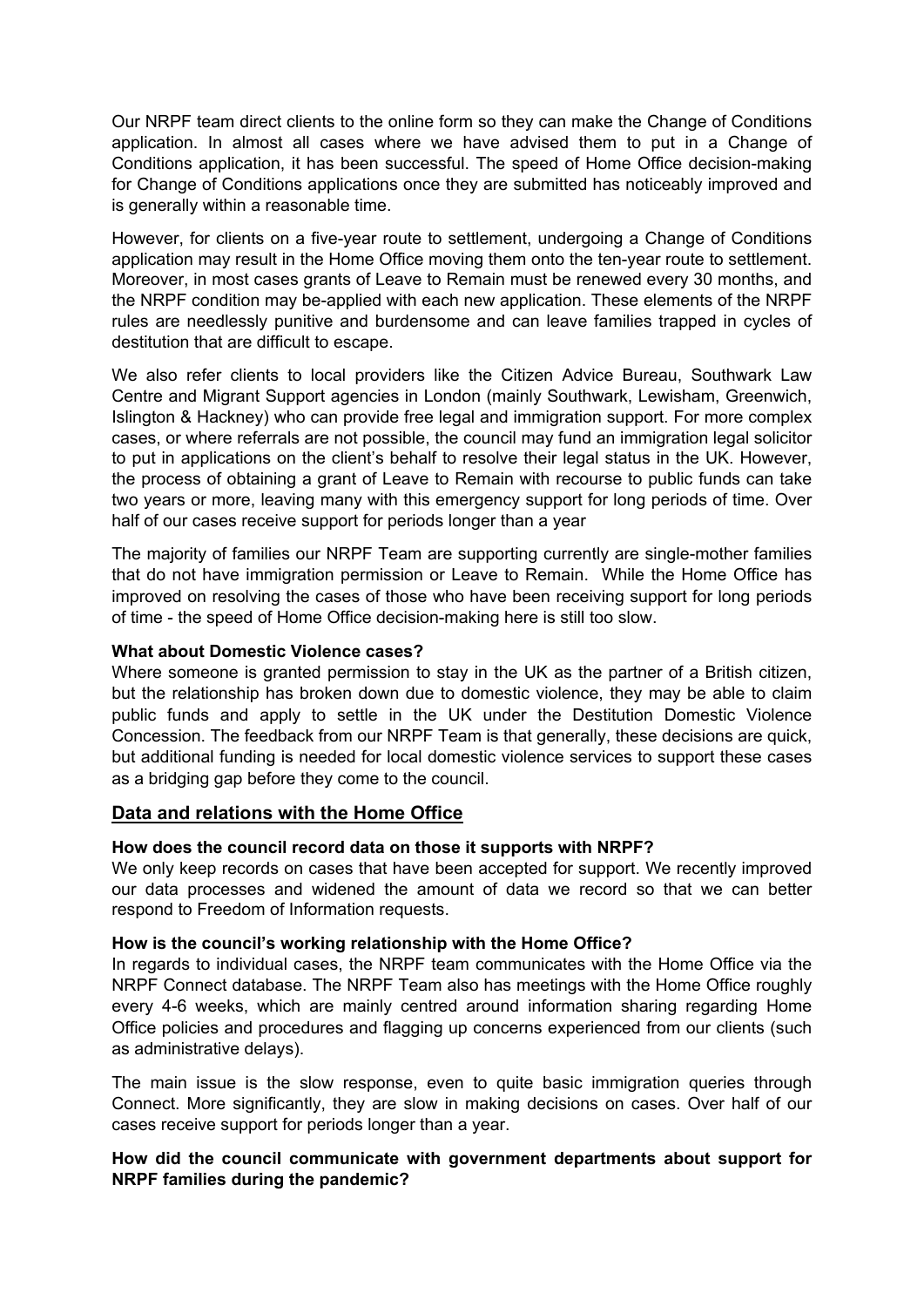Communication on how to deal with NRPF families during the pandemic has been with the various Government departments responsible for the many new emergency forms of support introduced during the pandemic and deliverable by councils.

The main form of COVID emergency support delivered by councils that is still in place is the Test and Trace Support Payments scheme (DHSC) where the council provides financial help for workers who are required to self-isolate. There is no requirement to check the immigration or residency status of the applicant within the guidance from the Department for Health and Social Care. Yet other forms of support were conditional on immigration status and excluded those with NRPF – for example, help with council tax bills or support through the council's main crisis support scheme.

The Government's approach to supporting those with NRPF during the pandemic could be characterised as one of 'muddling through'. The Government did not want to change the law on NRPF but appeared to tacitly encourage councils to stretch interpretation or seek loopholes that would enable the NRPF rules to be bypassed.

## **Impact of Brexit and the pandemic**

## **What impact has Brexit had?**

The main impact relates to the EU Settlement Scheme. Despite the council's efforts to promote the scheme, we know that not everyone has applied for settled or pre-settled status - so they do not have a regular immigration status and will not qualify for welfare support if they fall into hardship.

There are particular difficulties for EEA nationals who have pre-settled status but are not eligible for public funds, and we have seen an increase of these clients come over to us. Some clients need support with completing their EUSS applications or require signposting of where to get this done, and information around their rights. We are currently supporting six EEA families that have been brought into the NRPF regime post-Brexit.

## **What impact did the pandemic have, and how did we support families during it?**

The impact of the pandemic on job or income losses, or a breakdown of support networks has been a clear contributing factor in the council seeing an increased demand for assistance during the pandemic.

We know from figures reported by the NRPF Network that the number of NRPF households supported by councils was 30% higher last year than in 2019/20. This is placing significant pressure on local authority resources and budgets.

It is deeply regrettable that the Government resisted the widespread calls for NRPF to be suspended during the pandemic. In the context of a global pandemic, where the Government had imposed lockdowns, international travel restrictions were in place and work opportunities were scarce, the NRPF rules appear utterly perverse. The virus does not discriminate between people based on their nationality, yet the rules likely forced some of those with NRPF to break the rules - putting themselves and others at risk.

The steps it did take to help NRPF families through the crisis were limited. It temporarily expanded access to free school meals for some NRPF families, NRPF families were able to access the furlough scheme, and there were the various COVID Local Grant schemes to support low-income families.

Southwark Council, like most of the other London boroughs, used some of the government grant funding through the COVID Local Grant schemes to provide Free School Meals for